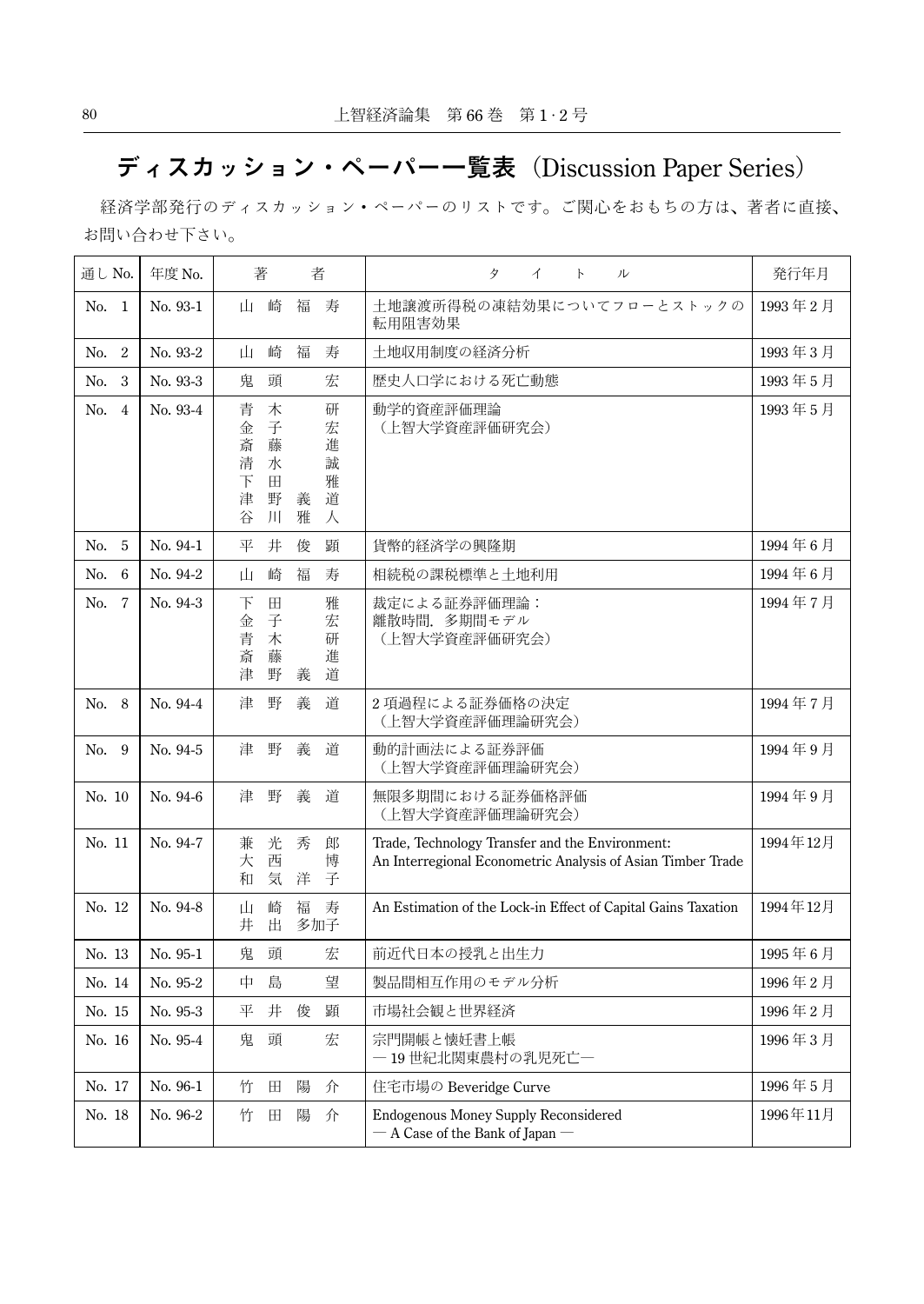| 通し No. | 年度 No.     | 著<br>者                                                                                                                                              | タ<br>イ<br>ル<br>$\mathcal{F}$                                                                                                                                                                     | 発行年月             |
|--------|------------|-----------------------------------------------------------------------------------------------------------------------------------------------------|--------------------------------------------------------------------------------------------------------------------------------------------------------------------------------------------------|------------------|
| No. 19 | No. 96-3   | 陽<br>介<br>竹<br>田<br>之<br>昌<br>慶<br>田<br>村<br>山<br>光<br>隆<br>松<br>洋<br>永<br>島<br>大<br>朗<br>$\overline{\phantom{a}}$<br>品<br>淳<br>ЛI<br>鈴<br>木<br>賢治郎 | 戦後日本経済における産業構造の変化<br>一需要ショックか供給ショックかー                                                                                                                                                            | 1997年3月          |
| No. 20 | No. 96-4   | 崎<br>福<br>寿<br>Щ.                                                                                                                                   | Tenure Choice and Tenant Security Law                                                                                                                                                            | 1997年3月          |
| No. 21 | No. 96-5   | 島<br>敬<br>出<br>久                                                                                                                                    | 労働組合は雇用保障を実現しているか<br>一日本の組合組織と雇用調整速度のパネル分析一                                                                                                                                                      | 1997年3月          |
| No. 22 | No. 97-1   | 男<br>上<br>條<br>哲<br>岩<br>崎<br>邦<br>彦                                                                                                                | 百貨店に関する調査の分析結果について                                                                                                                                                                               | 1997年6月          |
| No. 23 | No. 97-2   | 竹<br>陽<br>介<br>田                                                                                                                                    | 日本における金融調節と利子率の期間構造<br>―利子率の標準化と国債管理政策―                                                                                                                                                          | 1997年7年          |
| No. 24 | No. 97-3   | 青<br>木<br>研<br>子<br>金<br>弘<br>藤<br>斎<br>進<br>清<br>誠<br>水<br>下<br>田<br>雅<br>道<br>津<br>野<br>義<br>雅<br>長谷川<br>人                                        | 資産評価-転換社債のシグナル機能<br>(上智大学資産評価理論研究会)                                                                                                                                                              | 1997年8月          |
| No. 25 | No. 99-1   | 島<br>敬<br>出<br>久                                                                                                                                    | 晩婚化に対する求人・求職分析の応用と検証                                                                                                                                                                             | 1999年4月<br>改訂稿   |
| No. 26 | No. 99-2   | 島<br>敬<br>出<br>久                                                                                                                                    | 夫婦の賃金率と結婚年齢に関する計量分析:<br>日本の晩婚化は配偶者サーチモデルと整合的か?                                                                                                                                                   | 1999年4月<br>改訂稿   |
| No. 27 | No. 99-3   | 出<br>島<br>敬<br>久                                                                                                                                    | 日本の失業の履歴現象と失業率高止まりの可能性                                                                                                                                                                           | 1999年4月<br>改訂稿   |
| No. 28 | $No. 00-1$ | 高<br>橋<br>孝 明                                                                                                                                       | Spatial Competition between Governments in the Provision of<br><b>Excludable Goods with Nonrivalry</b>                                                                                           | 2000年4月          |
| No. 29 | $No. 01-1$ | 之<br>小<br>巻<br>泰<br>陽<br>田<br>竹<br>介<br>広<br>計<br>椿                                                                                                 | Real-Time Data 利用の危険性<br>一財政政策ルールへの適用一<br>"Perils of Real-Time Data for Fiscal Policy Rule"                                                                                                      | 2002年2月          |
| No. 30 | No. 03-1   | ЛГ<br>西<br>諭                                                                                                                                        | The Diversity of Information Strategies in Security Markets                                                                                                                                      | 2003年5月          |
| No. 31 | No. 03-2   | 斎<br>藤<br>進<br>岩<br>井<br>尋<br>千                                                                                                                     | 日本的コーポレート・ガバナンスとモラトリアム企業<br>~オプション評価モデルによる可変預金保険料率の提唱~                                                                                                                                           | $2003 \n\pm 6$ 月 |
| No. 32 | No. 03-3   | Kozo Yamada<br>Yoshihiro Eshima<br>Sam Kurokawa                                                                                                     | Determinants of Strategy and Performance in Small<br>Technology-based Private Firms in Japan:<br>Their Governance Structure, Core Capabilities, Organizational<br><b>Culture and Environment</b> | 2003年7月          |
| No. 33 | $No. 04-1$ | 田<br>幸<br>且<br>Щ                                                                                                                                    | 創造的中小企業の戦略とガバナンスの日米比較                                                                                                                                                                            | 2004年9月          |
| No. 34 | No. $04-2$ | 妻<br>上<br>義<br>直                                                                                                                                    | EUにおける環境情報開示の新動向                                                                                                                                                                                 | 2004年10月         |
| No. 35 | No. 05-1   | 頭<br>宏<br>鬼                                                                                                                                         | ドロッパーズの徳川時代人口論                                                                                                                                                                                   | 2005年6月          |
| No. 36 | No. 05-2   | 子<br>本<br>京<br>宮                                                                                                                                    | 監査人のクライアント・ポートフォリオ形成におけるリスク<br>管理戦略                                                                                                                                                              | 2005年6月          |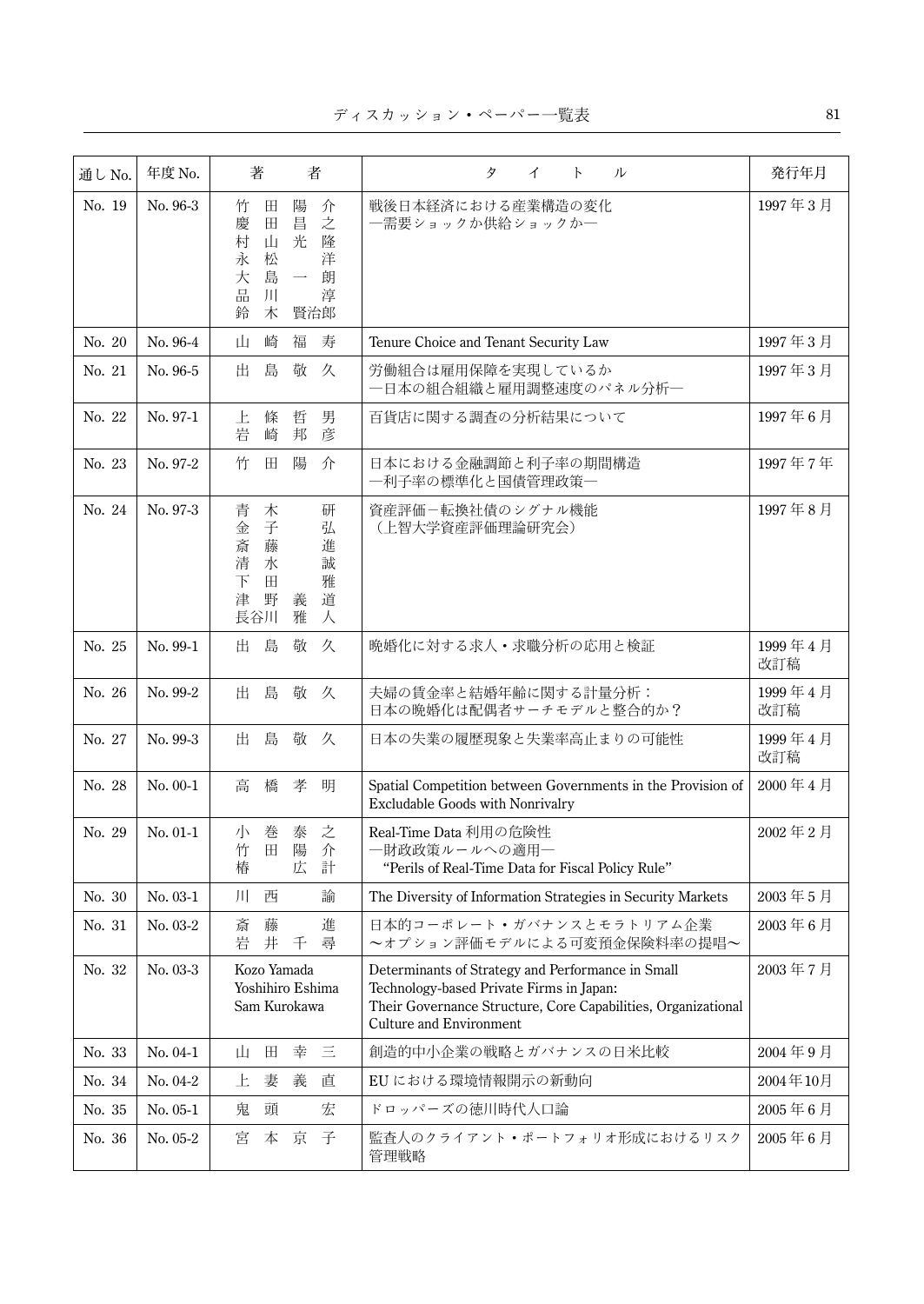| 通し No. | 年度 No.     | 著<br>者                                                                                             | タ<br>イ<br>$\mathsf{P}$<br>ル                                                                                                                            | 発行年月     |
|--------|------------|----------------------------------------------------------------------------------------------------|--------------------------------------------------------------------------------------------------------------------------------------------------------|----------|
| No. 37 | No. 06-1   | 永<br>網<br>久<br>倉<br>正<br>大<br>岡<br>田<br>彦<br>恭<br>田<br>内                                           | 日本企業のトップマネジメント・チーム<br>―デモグラフィー・コミュニケーション・意思決定―                                                                                                         | 2007年2月  |
| No. 38 | No. 07-1   | 久 永<br>網<br>倉                                                                                      | 日本的もの造り思想と新生産コンセプトの形成<br>一内容分析法による『メカトロニクス』の受容プロセス―                                                                                                    | 2007年4月  |
| No. 39 | No. 07-2   | .E.<br>山<br>隆<br>大                                                                                 | Instrumentation of Radiation Therapy and the Formation of<br>Stanford University Medical Center, 1952-1970                                             | 2007年5月  |
| No. 40 | No. 07-3   | 井<br>俊<br>顕<br>平                                                                                   | Social Philosophy in Inter-war Cambridge                                                                                                               | 2007年9月  |
| No. 41 | No. 07-4   | 平<br>井<br>俊<br>顕                                                                                   | International Design and the British Empire                                                                                                            | 2007年9月  |
| No. 42 | No. 07-5   | 幸<br>$\equiv$<br>田<br>山<br>之<br>博<br>伊<br>藤                                                        | 陶磁器産地の分業構造と競争の不文律<br>一有田産地と京都産地の比較を中心として一                                                                                                              | 2007年12月 |
| No. 43 | No. 07-6   | $\equiv$<br>幸<br>田<br>山                                                                            | 企業家的活動と大学発ベンチャーの創出                                                                                                                                     | 2008年1月  |
| No. 44 | No. 07-7   | Kozo Yamada<br>Sam Kurokawa<br>Yoshihiro Eshima                                                    | Causality Identification between Entrepreneurial<br>Orientation and Corporate Performance:<br>Use of two-period date from small private firms in Japan | 2008年2月  |
| No. 45 | No. 07-8   | 幸<br>巨<br>田<br>Щ                                                                                   | 情報取引の規定要因                                                                                                                                              | 2008年3月  |
| No. 46 | No. 08-1   | 野<br>誠<br>杉<br>野<br>原<br>啓<br>﨑<br>福<br>寿<br>山                                                     | 国立景観訴訟にみる高さ規制条例の経済学的妥当性                                                                                                                                | 2008年12月 |
| No. 47 | No. 09-1   | 西<br>諭<br>Л<br>青<br>木<br>研<br>之<br>$J\mathsf{I}$<br>中<br>雅<br>義<br>浅<br>田<br>久<br>福<br>寿<br>﨑<br>Щ | 地方公共財供給制度の実験的手法による評価について<br>一花粉症対策事業を題材として一                                                                                                            | 2009年5月  |
| No. 48 | No. 09-2   | 倉<br>久<br>永<br>網<br>英<br>貴<br>多<br>功                                                               | 内容分析法によるデジタルカメラ•メーカーの意図分析<br>一競争焦点の変遷把握に向けて一                                                                                                           | 2009年11月 |
| No. 49 | No. 09-3   | 幸<br>巨<br>Щ<br>Ħ<br>田<br>仁一郎<br>Щ<br>岡<br>久<br>松<br>美                                              | 地域産業クラスターの形成と企業家的活動<br>― 神戸医療産業クラスターとトランスジェニック社の事例―                                                                                                    | 2010年3月  |
| No. 50 | $No. 10-1$ | Keiichi Kubota<br>Susumu Saito<br>Hitoshi Takehara                                                 | Corporate Financing, Taxation, and Tobin's q:<br>Evidence from Japanese Firms and Industries                                                           | 2010年11月 |
| No. 51 | No. 10-2   | Hideyuki Takenouchi<br>Ichiro Takahashi<br>Yasuhiro Saito                                          | Interdependent Behavior in Foreign Direct Investment:<br>Japanese Auto-Parts Manufactures' entry into China                                            | 2011年3月  |
| No. 52 | No. 10-3   | $\Box$<br>幸<br>山<br>三<br>之<br>藤<br>博<br>伊                                                          | 事業システムの転換と企業家的機能の育成<br>一信楽焼産地の事例を中心として一                                                                                                                | 2011年3月  |
| No. 53 | $No. 10-4$ | 三<br>幸<br>山<br>田                                                                                   | 地域産業の新陳代謝と企業家の育成                                                                                                                                       | 2011年3月  |
| No. 54 | No. 11-1   | 竹之内<br>秀<br>行<br>意智郎<br>高<br>橋<br>藤<br>泰<br>齋<br>浩                                                 | 日系自動車部品メーカーの中国展開<br>―トヨタ系部品メーカー3社のケース―                                                                                                                 | 2012年3月  |
| No. 55 | $No.11-2$  | 浩<br>齋<br>藤<br>泰<br>竹之内<br>秀<br>行<br>橋<br>意智郎<br>高                                                 | 多国籍企業における子会社間競争一先行研究の検討一                                                                                                                               | 2012年3月  |